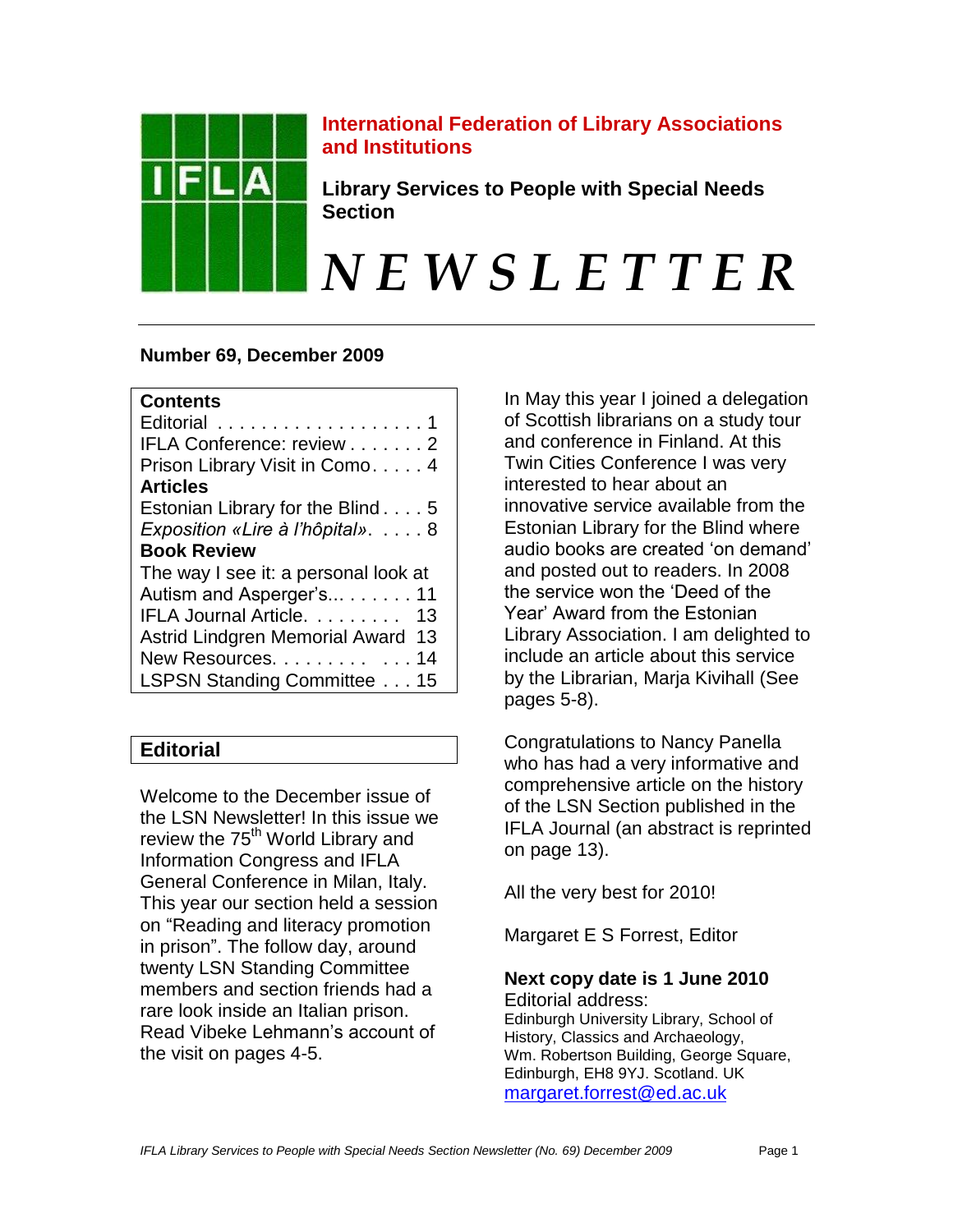## **IFLA Conference Review**



World Library and Information Congress: 75<sup>th</sup> IFLA General Conference and Council

*"Libraries create futures: Building on cultural heritage"*

August 23<sup>rd</sup> -27<sup>th</sup> 2009, Milan, Italy

This year the LSN Section held a session entitled, "Reading and literacy promotion in prison: model library programmes", which took place on Tuesday 25<sup>th</sup> August.

The full text of a number of the presentations is available from the IFLA Conference website at [http://www.ifla.org/annual](http://www.ifla.org/annual-conference/ifla75/programme2009-en.php)[conference/ifla75/programme2009](http://www.ifla.org/annual-conference/ifla75/programme2009-en.php) [en.php](http://www.ifla.org/annual-conference/ifla75/programme2009-en.php)

The following is an outline of the LSN session programme with abstracts, where available.

**Les bibliothèques des établissements pénitentiaires en France: l'exemple de la région Rhône-Alpes**

ODILE CRAMARD (Agence Rhône-Alpes pour le livre et la documentation (ARALD), Lyon, France)

En France, il est prévu que chaque établissement pénitentiaire possède une bibliothèque dont la localisation doit permettre un accès direct et régulier des détenus à l"ensemble des documents. Cependant, l"État, qui est responsable des établissements, n"a pas créé de poste de bibliothécaires pour gérer ces bibliothèques et ce sont les professionnels des bibliothèques municipales et départementales qui interviennent de façon volontaire dans les prisons. Le fonctionnement de ces bibliothèques, mais aussi leur fragilité et les difficultés rencontrés seront évoqués à partir de l"examen de la situation en Rhône-Alpes.

## **Les bibliothèques communales en prison à Rome**

FABIO DE GROSSI (Biblioteche di Roma, Rome, Italy)

En France, il est prévu que chaque établissement pénitentiaire possède une bibliothèque dont la localisation doit permettre un accès direct et régulier des détenus à l"ensemble des documents. Cependant, l"État, qui est responsable des établissements, n"a pas créé de poste de bibliothécaires pour gérer ces bibliothèques et ce sont les professionnels des bibliothèques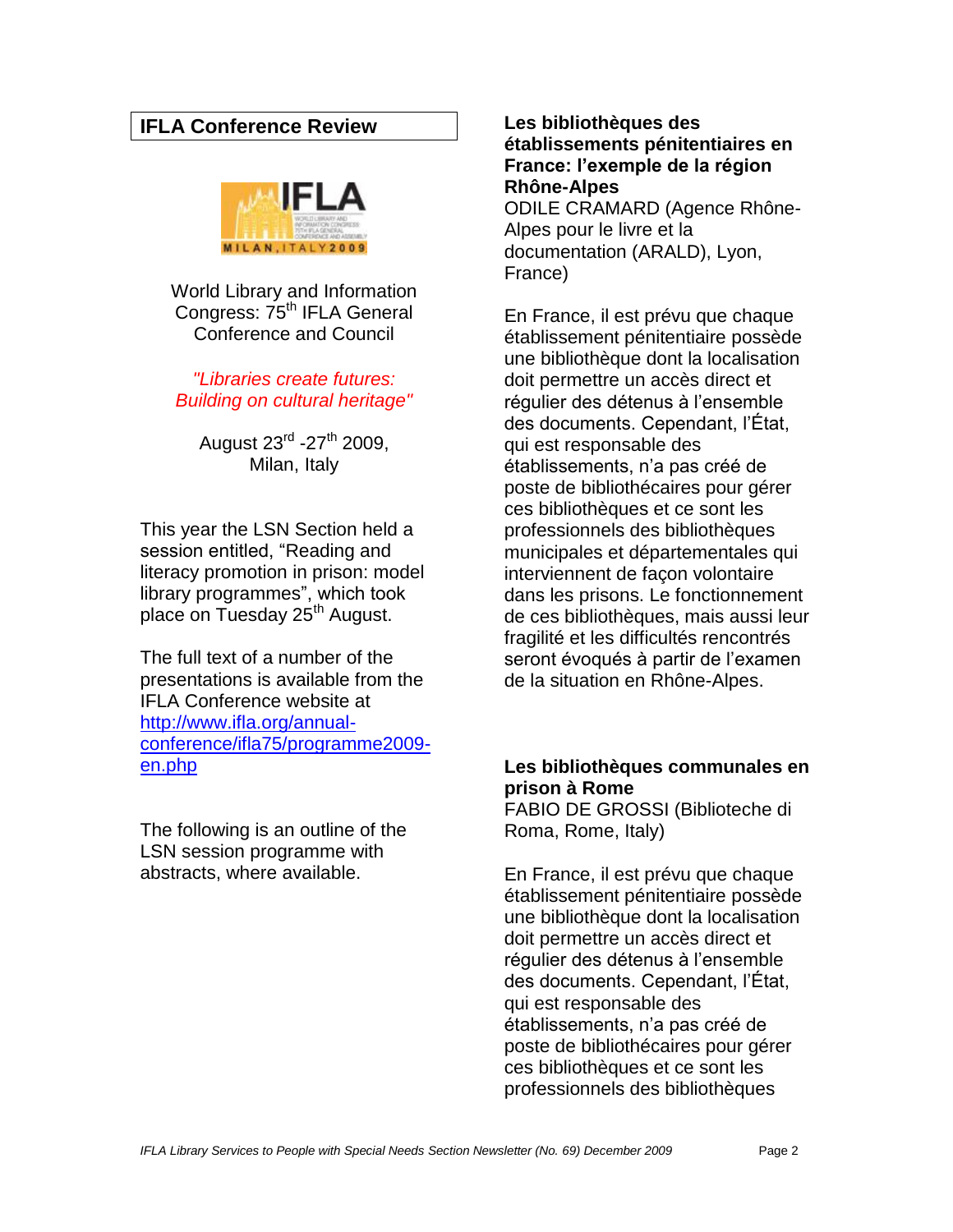municipales et départementales qui interviennent de façon volontaire dans les prisons. Le fonctionnement de ces bibliothèques, mais aussi leur fragilité et les difficultés rencontrés seront évoqués à partir de l'examen de la situation en Rhône-Alpes.

**Modelos y programas de promoción de la lectura y alfabetización en los penitenciarios de España**  MARGARITA PÉREZ PULIDO (University of Extremadura, Faculty of Library & Information Science, Badajoz, Spain)

El presente trabajo parte de la base, suficientemente estudiada y documentada, de la eficacia de la lectura, y en consecuencia de la escritura, como elemento rehabilitador en entornos de población en situación de desventaja, en concreto, en centros penitenciarios. Los programas de fomento y promoción de la lectura en entornos penitenciarios son adoptados en la actualidad en todos los países, aunque su estilo, contenido y grado de aplicación difieren de acuerdo a la propia cultura y la legislación que los acoge, de ahí la importancia de presentar este análisis de lo que se realiza en nuestro país, al objeto de dar a conocer aquello más novedoso y efectivo en cuanto a nuevas técnicas y su aplicación, a la vez que se ofrece la posibilidad de realizar futuros estudios comparativos. De este modo, se identifican las mejores prácticas, se analiza la metodología, se investiga el grado de novedad e

innovación en su aplicación en estos entornos, de acuerdo a la cultura del país, a la legislación, al soporte social y a las características de la comunidad a quien va dirigido.

## **Breaking barriers with books: connecting incarcerated fathers with their children**

VIBEKE LEHMANN (Library and Education Technology Consultant, Madison, USA)

This paper describes "Breaking Barriers with Books," an innovative and successful intergenerational prison literacy and reading program which has been active for fourteen years at the Oshkosh Correctional Institution in the state of Wisconsin, USA. It describes the theoretical framework for the program, developed in 1995 by Dr. Margaret Genisio, a University of Wisconsin professor of reading, as well as the various components of the program. The paper includes samples of writings by inmate fathers who have participated in the program, as well as testimony from them on the importance of this book sharing program for themselves and their children. Information is also included on other prison reading and literacy programs, and the author highlights the many factors that contribute to the success of this program.

oooOooo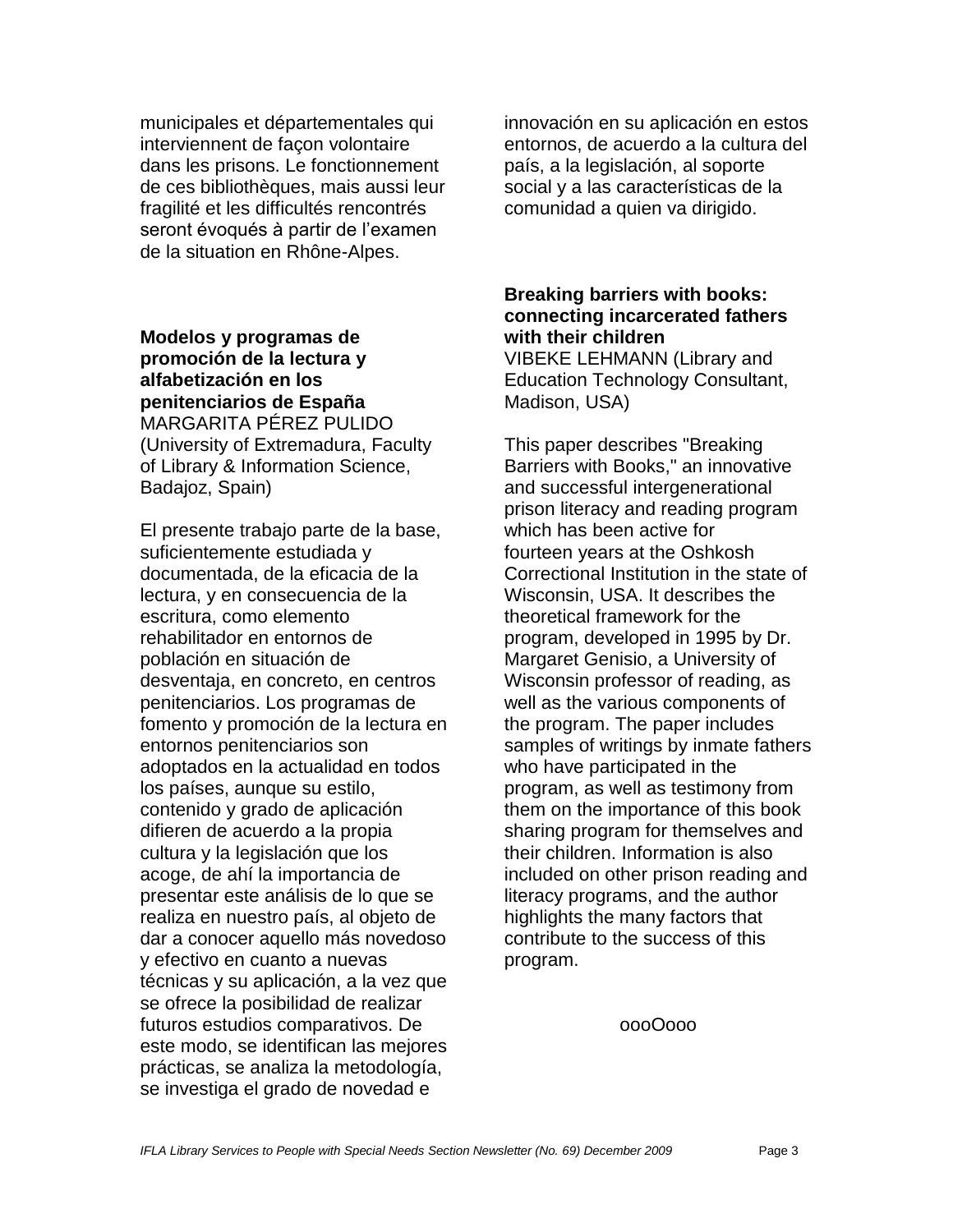## **IFLA Conference Participants Visit Prison Library in Como**

#### Vibeke Lehmann

About twenty LSN Standing Committee members and section friends got a rare look inside an Italian prison and its library during their visit to the Bassone Casa Circondariale in Como on 26<sup>th</sup> August. The Bassone prison is a medium security facility with a population of about 600 - both males and females. The visit was organized by LSN in coordination with the Como/Lombardy prison administration and the ABC Group (Associazione Biblioteche Carcerarie) of the Italian Library Association (AIB). The visit was planned as an added component to the previous day's LSN session, "Reading and Literacy Promotion in Prison: Model Library Programmes."

The prison administration generously provided bus transportation between Milan and the Bassone prison, and the visitors, who had passed security clearance in advance, were cordially greeted upon arrival inside the gate by Prison Director, Teresa Mazotta, and the entire administrative staff, as well as teachers, social workers, and the prison librarian, Ida Morosini.

After formal welcoming remarks by Director Mazotta and Antonio Angelo Boi, Regional Deputy Prison Commissioner, the visitors were joined in the auditorium by a group of male inmates and staff members and watched a slide presentation\* prepared by Ida Morosini about the prison library and its services, as

well as other cultural programs available to the inmates. Beatrice Rumi, representing the Como regional & municipal library system of which the Bassone library is a member, explained the many cooperative programs between the prison library and the community. After these very informative presentations, several individual inmates gave enthusiastic and emotional testimonials about the important role that the library, and especially the librarian, had played during their incarceration by encouraging them to read and learn and by providing them with important resources for their return to society. After these presentations, the visitors had a chance to talk with some of the inmates, several of whom expressed their appreciation for the interest the IFLA participants had shown by coming to visit.



After refreshments in the canteen, the visitors toured the prison and the library (there are two separate library locations - one for males and one for females). The collection consists of about 12,000 items, both fiction and non-fiction. The materials are obtained mainly through donations, but the library also has a modest budget for new purchases. There is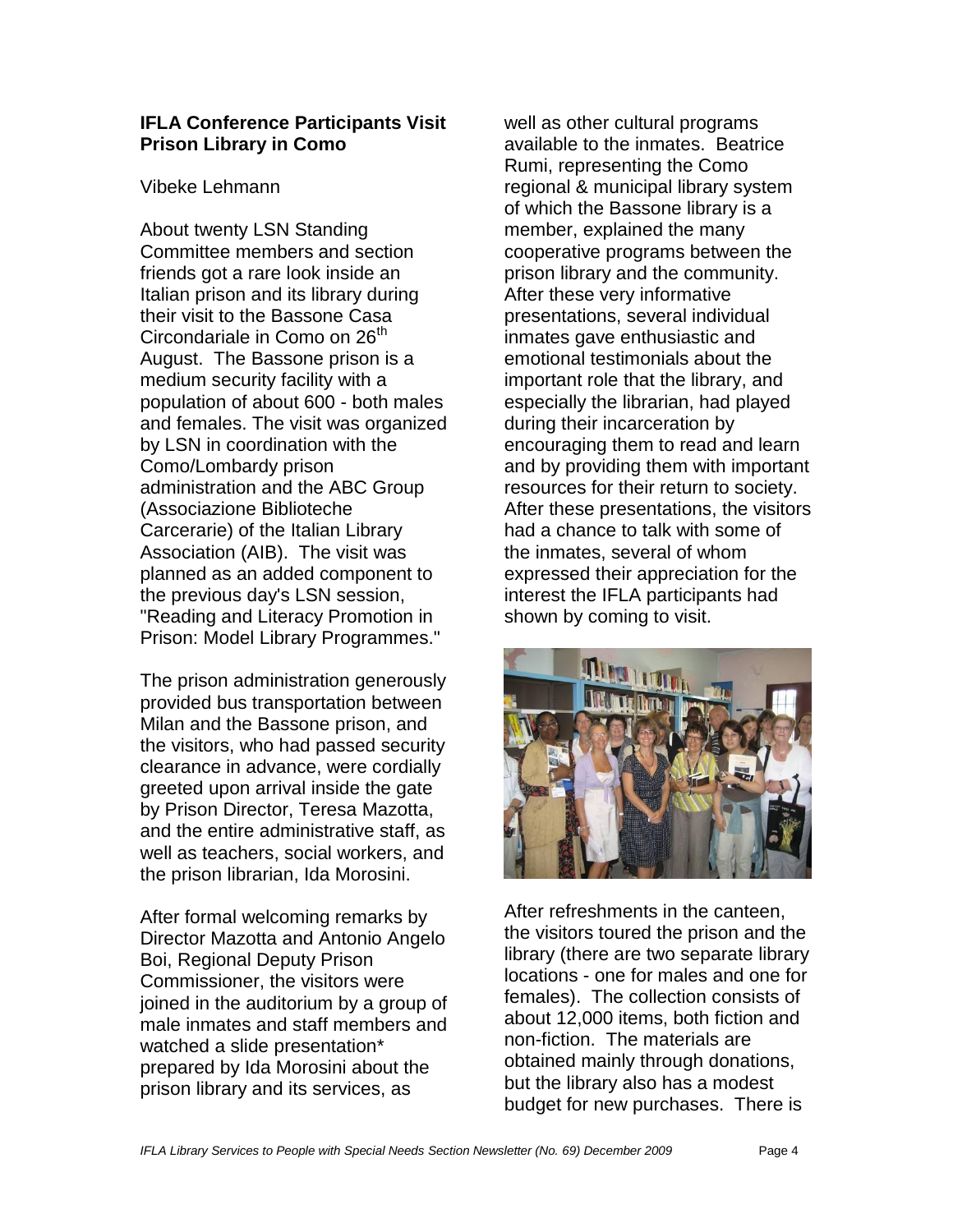high demand for popular materials in many different languages, since the inmate population includes a high percentage of non-Italians. The materials are fully cataloged, and the librarian can request additional titles through the regional online catalog. Computers (not connected to the Internet!) are available for accessing a variety of reference resources, but they are primarily used as part of a 90-hour training program that educates inmates in a wide range of library tasks and functions, enabling them to assist the volunteer-librarian in managing the library. This training also provides the inmates with many skills that can help them find jobs after release from prison.



Recent Italian justice legislation places great emphasis on the role the prison plays in the rehabilitation of prisoners and the resources provided to assist them with successful reintegration into the community. The Bassone library plays an important in this regard and offers many community, job, and health related materials. An important library project is the recently published e-book on HIV/AIDS, developed by the inmates. The inmates also have produced, as a community service,

audio-recordings of fairytales which are distributed to sick children in hospitals.

After having toured the library facilities which, while quite small, are bright and welcoming spaces with colorful decorations, the IFLA visitors were treated to a delicious lunch in the prison garden where there was ample opportunity for conversation with the prison staff. The prison bus then carried the visitors back to Milan after a day filled with new experiences, especially for those who had never "been in prison" before.

For more information about the Bassone prison library, visit its website [http://bibliobassone.altervista.org](http://bibliobassone.altervista.org/)

\*Slides available from SlideShare at [http://www.slideshare.net/bibliobasso](http://www.slideshare.net/bibliobassone/evento-ifla-26-08-2009) [ne/evento-ifla-26-08-2009](http://www.slideshare.net/bibliobassone/evento-ifla-26-08-2009)

## **Articles**

#### **Estonian Library for the Blind** Marja Kivihall, Librarian

The Estonian Library for the Blind, set up in 1947 in Tallinn, is the largest library to serve blind and other print disabled people in Estonia. In Soviet times the library functioned as part of the blind people"s enterprise and later as a foundation. In 2004 it became the branch of the Repository Library of Estonia being administered and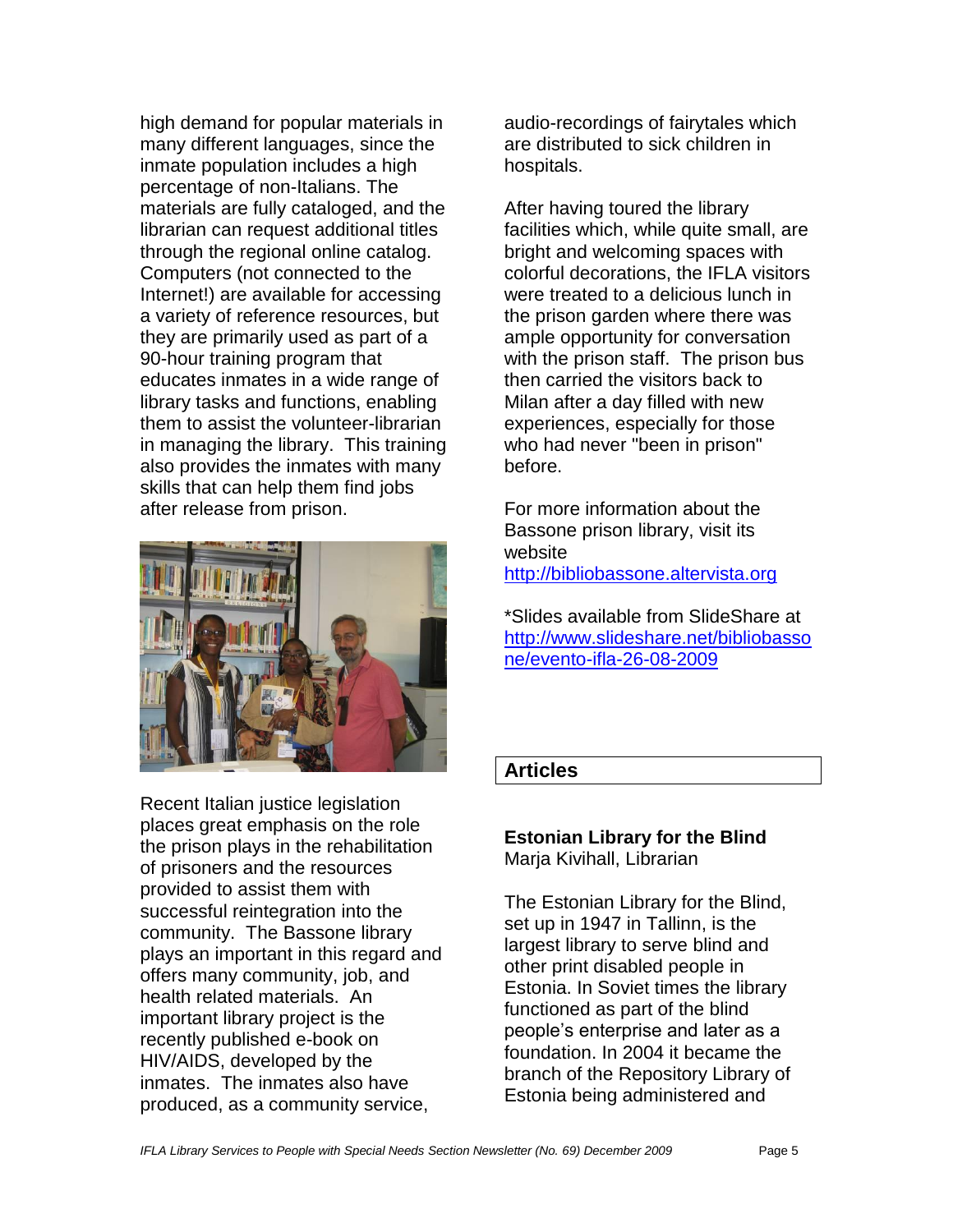funded by the Ministry of Culture. The library staff consists of 11 people, 4 of whom are visually impaired.

The main activities include editing and publishing Braille materials, recording audio books and journals, cataloguing and lending literature. Library holdings cover audio books (2350 titles), Braille materials (650 titles) and tactile books (60 titles). Besides literature in Estonian we also have books in Russian, English, German and Finnish.



The Estonian Library for the Blind is the biggest publisher of talking and Braille materials in Estonia, producing approximately 100 audio and 70 Braille titles a year. Literature in Estonian and Russian is also acquired through book exchanges with the Finnish, Latvian, Lithuanian and Russian libraries for the blind. Audio books produced in Russian at our library are also sent to Norway, Sweden and Australia.

In partnership with the Norwegian Library of Talking Books and Braille, the Russian-language audio books produced in mp3 format at our library are transformed in Norway into DAISY books for their own use. One

copy of each DAISY book is returned to us for making as many copies for our readers as required.

The services of the Estonian Library for the Blind are used by more than 400 people ranging from schoolchildren to retired people. The library also has a number of Estonian patrons living in Canada, who were forced to leave their homeland during the World War II. The majority of patrons are visually impaired, only some have other impairments (e.g. dyslexia, intellectual disability).

The Estonian Library for the Blind provides the following services:

- lending literature at the library;
- lending books, newspapers and magazines by mail;
- sending electronic newspapers by e-mail;
- interlibrary lending;
- access to the system for reading electronic texts.

Patrons can borrow 5 audio, 5 Braille and 2 tactile books at a time. In the last few years the number of library visits and loans has considerably increased, having reached close to the total of 1800 visits and 10 000 loans per year in 2008.

Sixty patrons use the electronic newspaper service providing them with texts of the three main Estonian daily newspapers 6 times a week by e-mail.

Interlibrary lending is a convenient way to borrow books, especially for people living in the countryside. Literature is delivered to patrons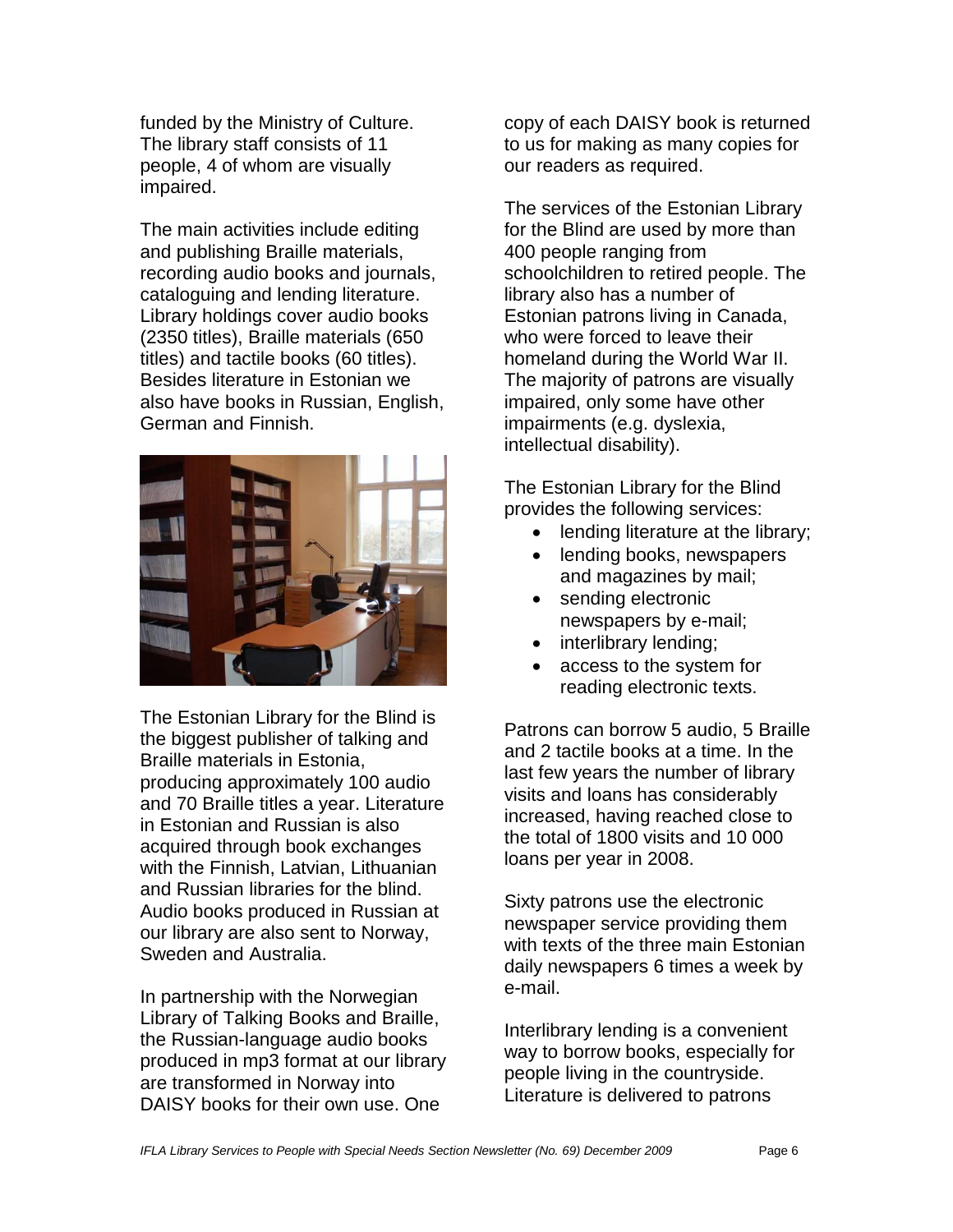through 10 public libraries in different parts of Estonia.

In January 2009, blind and partially sighted people in Estonia were, for the first time, given access to electronic texts via computer which was enabled through a partnership project of the Institute of the Estonian Language, the North-Estonian Society of the Blind and the Estonian Library for the Blind. Currently only Estonian language news is available in synthesized speech, but future access will extend this to magazines, newspapers and books. The Estonian Library for the Blind administers the service and is responsible for adding new texts.

In recent years the development of our library has mostly involved technical aspects to improve the quality and quantity of production, as well as making services more accessible to patrons. Since 2006 the following innovations have been implemented:

- production of audio books on CDs in mp3 format instead of cassettes;
- making tactile graphics for the Braille textbooks;
- digitization of old talking books;
- developing the Internet based electronic catalogue;
- implementing the on-demand lending system;
- providing access to the system for reading electronic texts;
- DAISY book production.

One of the recent innovations involves on-demand lending of books, i.e. an audio book is personally made for and sent to a patron by mail without the request of returning it. The main reason for implementing such service was the fact that as of January 2008 the Estonian Library for the Blind had to start paying for the postal services for the readers while until then it had been free. The library adopted the similar system as used at Celia Library for the Visually Impaired in Finland.



Valentina Borissenko and the CD duplicator

In spring 2008, the CD duplicator was purchased from the USA, followed by the installation and testing period in summer. First ondemand audio books were sent to the patrons in September last year.

The on-demand lending system has been warmly welcomed by library users. Until March, literature was sent to patrons once a week, now once in two weeks. Such change is caused by the increased cost of postal services for the library and its reduced budget. Each patron can borrow 5 titles at a time for one month and the loans are registered in the electronic catalogue. The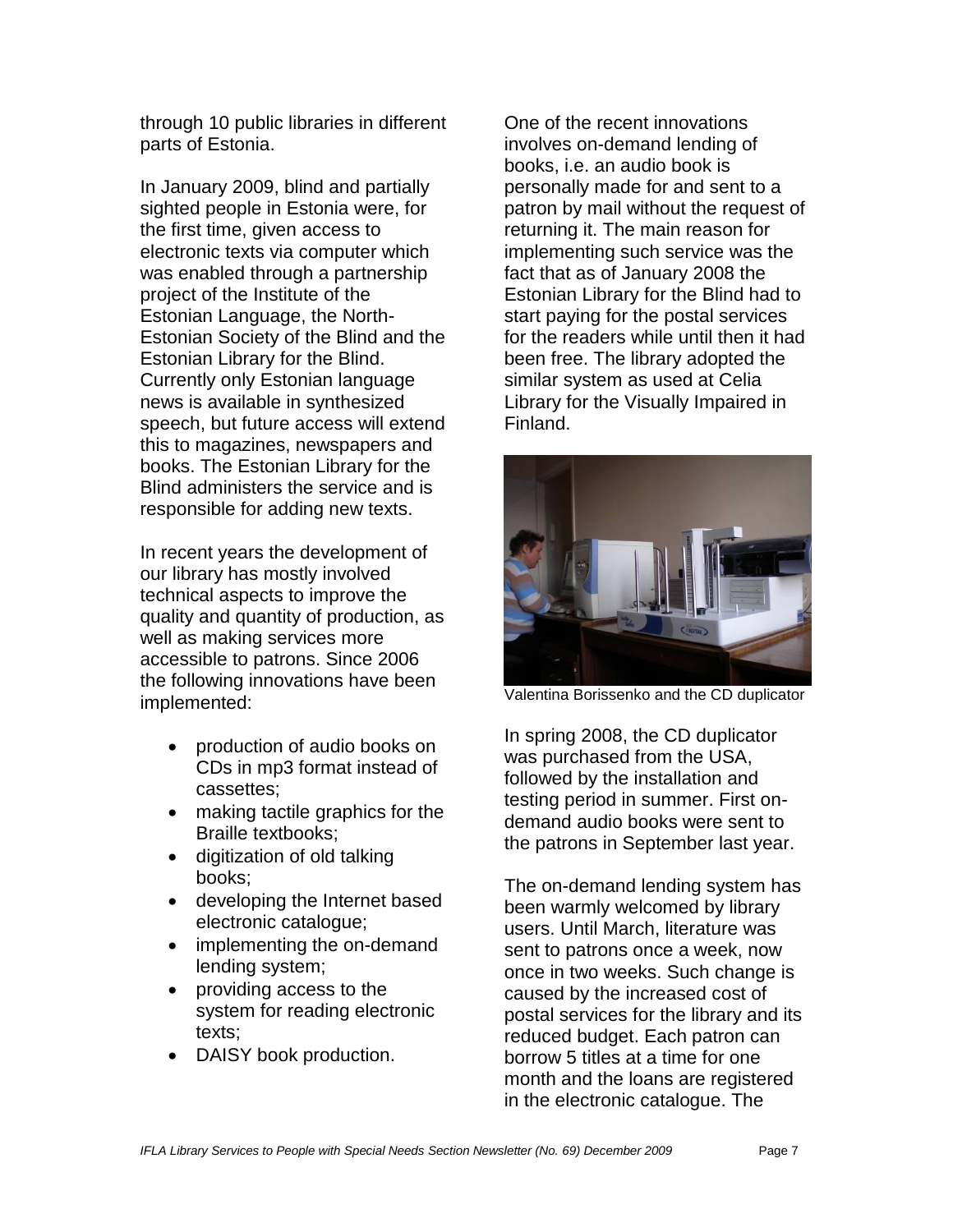number of loans has notably increased within a year. In September 2008 the figure was close to 200, in the first months of 2009 it ranged between 400 and 600 and in October 700 loans were registered. The user-friendly service has become popular and patrons' satisfaction with the library has grown significantly.

The selection of on-demand audio books broadens all the time representing mostly fiction, both in Estonian and Russian. When ondemand books were first available, patrons could choose from around 300 titles. Currently, the there are more than 900 books but this is still less than half of the whole audio book collection. Such limited selection is caused by the character of recordings which has to be digital and comply with copyright law. We can lend on-demand only our own productions, as well as the audio books published by those producers with whom we have come to agreements.

To our great surprise our efforts of starting the on-demand lending system were noticed by the Estonian Librarians Association in October 2008 when the award "Deed of the year" was given to the Estonian Library for the Blind for the effective and remarkable action in the category of special libraries.

oooOooo

## **Exposition « Lire à l'hôpital : les médiathèques de l'Assistance Publique-Hôpitaux de Paris »**

## Claudie Guérin

Souvent symbole d"exclusion et de huis clos, l"hôpital est pourtant un lieu singulier de transmission culturelle dans lequel le livre et la lecture trouvent un écho particulier. A travers le regard du photographe Eric Garault, ces instants de lecture, captés patiemment au fil des rencontres, témoignent de l"offre développée chaque jour par le réseau des médiathèques de l"Assistance Publique-Hôpitaux de Paris.



Immergé pendant plusieurs jours dans les chambres, salles d"attente, chambres stériles, médiathèques et services de soins, le photographe suggère l"échappée belle que procure la lecture. « J"ai découvert de vrais lieux de vie : des lectures groupées, des passages rapides, de longs moments face aux postes Internet, une fébrile recherche ou d"étonnantes postures de lecture.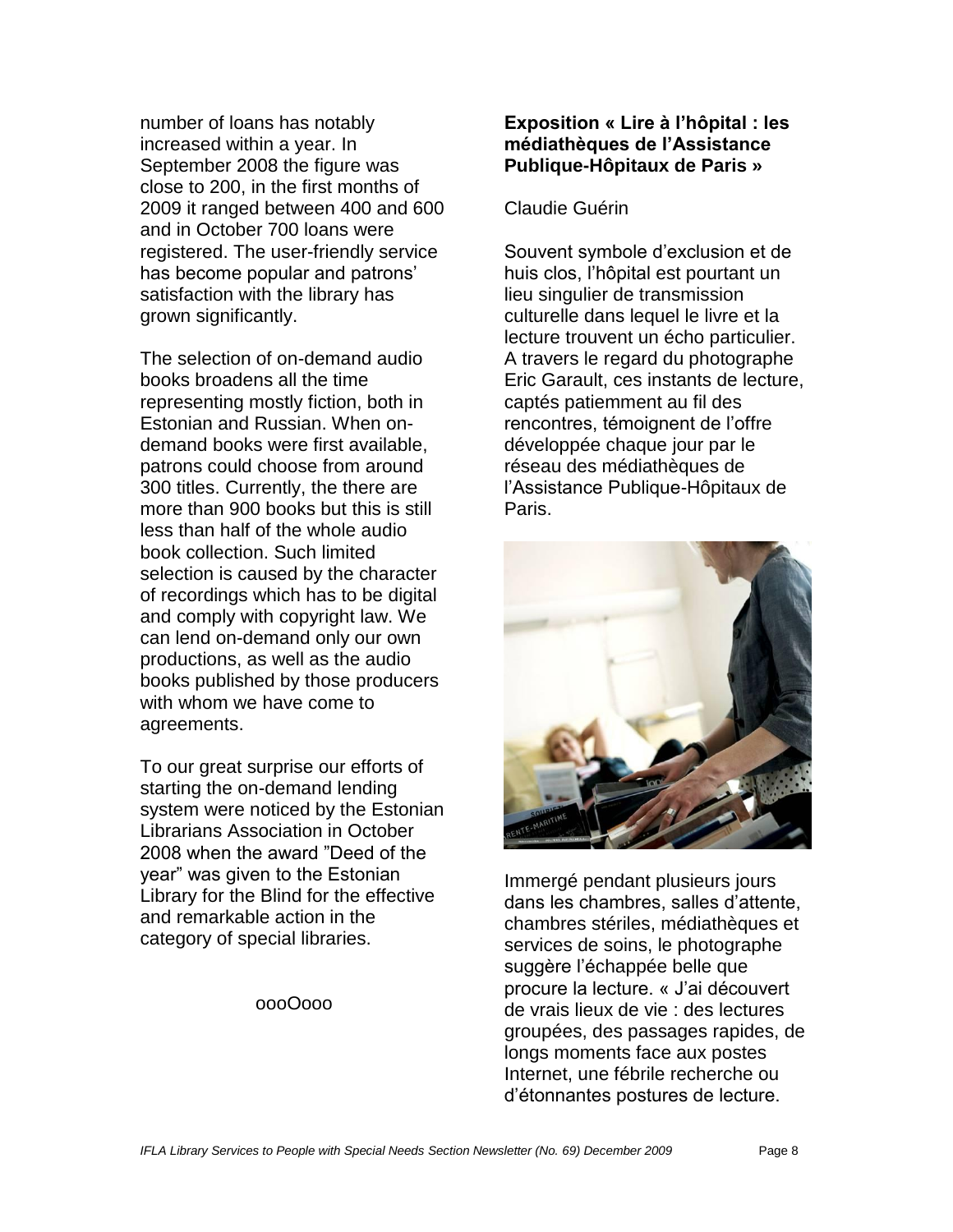L"activité soutenue du personnel contraste avec le calme du lecteur. C"est à cet entre-deux et dans le silence de la lecture, juste ponctué par le déclenchement incongru de mon gros boîtier 6X6, que je me suis accroché pour réaliser ces images». Dans cette évocation délicate du corps dans son rapport au livre, Eric Garault joue avec les reflets, les superpositions, les matières, les cadrages... En y regardant de plus près par le prisme culturel, il propose une autre approche de l"hôpital, plus sensible et plus humaine.



Le photographe Eric Garault collabore régulièrement avec la presse, des institutions et des entreprises. La question de la lecture occupe également une place particulière à travers des portraits d"écrivains et des reportages au Salon du livre de jeunesse et de la presse de Montreuil. [\(www.ericgarault.com\)](http://www.ericgarault.com/)

Cette exposition, constituée de 28 photographies, sera présentée dans les établissements hospitaliers qui en feront la demande. Elle fait

également partie du catalogue des expositions itinérantes de la Bibliothèque publique d"information du Centre Georges Pompidou afin de circuler dans les bibliothèques municipales et départementales de prêt

(http://site.bpi.fr/fr/professionnels/exp ositions itinerantes/catalogue/lire a l\_hopital.html). L"accueil de cette exposition dans les bibliothèques municipales rentre dans le cadre d"un travail de sensibilisation sur l'importance de la lecture à l'hôpital, en vue de susciter des projets et des partenariats entre les institutions culturelles et de santé.

Le réseau des médiathèques de l"Assistance Publique-Hôpitaux de Paris, à l"origine de cette commande faite à l"artiste, mène depuis de nombreuses années une politique de lecture publique dynamique, soutenue par le Ministère de la culture. Dans 20 groupes hospitaliers, les patients et les personnels peuvent emprunter gratuitement livres, revues, CD, films et disposent d"accès internet en libre accès. Véritables lieux de vie, de création et d"échanges, les médiathèques organisent régulièrement des rencontres littéraires et artistiques permettant ainsi de susciter ou de poursuivre une activité culturelle à l"hôpital, facteur essentiel d"humanisation du séjour et d"accompagnement du patient.

Chiffres-clés 2008 : 345 170 documents mis à disposition, 22 883 agents inscrits, 432 100 documents empruntés par les patients et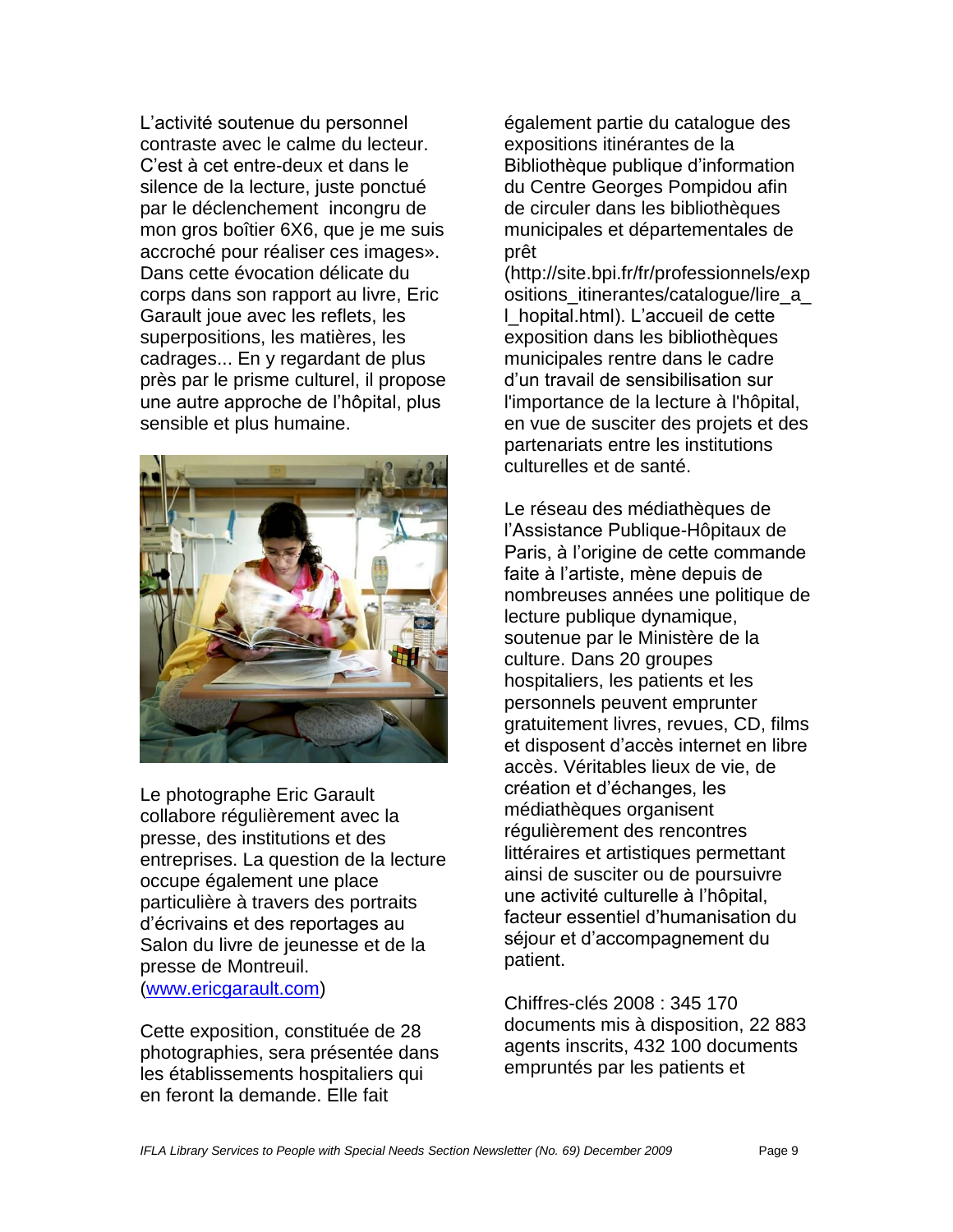personnels, 200 évènements culturels organisés.

Renseignements : Claudie Guérin 10 rue des Fossés St Marcel 75005 Paris (France) claudie.guerin@dfc.aphp.fr

Légende des photos : Hôpital Beaujon, passage du chariot de livres dans les chambres des patients Hôpital Robert-Debré ©Photothèque numérique AP-HP, Eric Garault

<<< >>>

# **English translation**

by Catherine Forrest

"Reading in the Hospital: Multimedia Libraries in the Assistance Publique-Hôpitaux de Paris": An Exhibition

Though often seen as symbols of exclusion and of a "behind closed doors" attitude, hospitals are in fact unique sites of cultural transmission, in which books and reading have a special resonance. Through the eyes of photographer Eric Garault, moments of reading, which he has patiently captured on film in the course of encounters in the hospital, highlight the services developed every day by the network of multimedia libraries at the Assistance Publique-Hôpitaux de Paris [a central Parisian hospital].

Immersed for several days in wards, waiting rooms, sterilisation rooms and libraries, the photographer identifies the gift of a beautiful moment of escape through reading.

"I have discovered real sites of life: group readings, brief library visits, lengthy periods sitting at Internet points, nervous research or surprising reading positions. The constant activity of the staff contrasts with the readers' calm. It is this pause and the silence of reading, punctuated only by the somewhat incongruous sound of my big 6X6 camera, that I chose for creating these images". In his delicate evocation of the relationship between the body and the book, Eric Garault plays with reflections, superimposition, materials, compositions... By looking more closely through society's distorting lens, he suggests a different approach to hospitals, one which is more sensitive and humane.

Photographer Eric Garault regularly works with the press, as well as with institutions and businesses. The concept of reading also holds an important place in portraits of writers and in reports on the Salon du livre de jeunesse [a literary organisation for young people], and on the Montreuil press. [\(www.ericgarault.com\)](http://www.ericgarault.com/)

This exhibition, made up of 28 photographs, will be shown in hospitals on request. It is also one of the touring exhibitions of the Georges Pompidou Centre"s Bibliothèque publique d"information [Public Information Library] aiming to travel around local public libraries [http://site.bpi.fr/fr/professionnels/exp](http://site.bpi.fr/fr/professionnels/expositions_itinerantes/catalogue/lire_a_l_hopital.html) [ositions\\_itinerantes/catalogue/lire\\_a\\_](http://site.bpi.fr/fr/professionnels/expositions_itinerantes/catalogue/lire_a_l_hopital.html) [l\\_hopital.html](http://site.bpi.fr/fr/professionnels/expositions_itinerantes/catalogue/lire_a_l_hopital.html)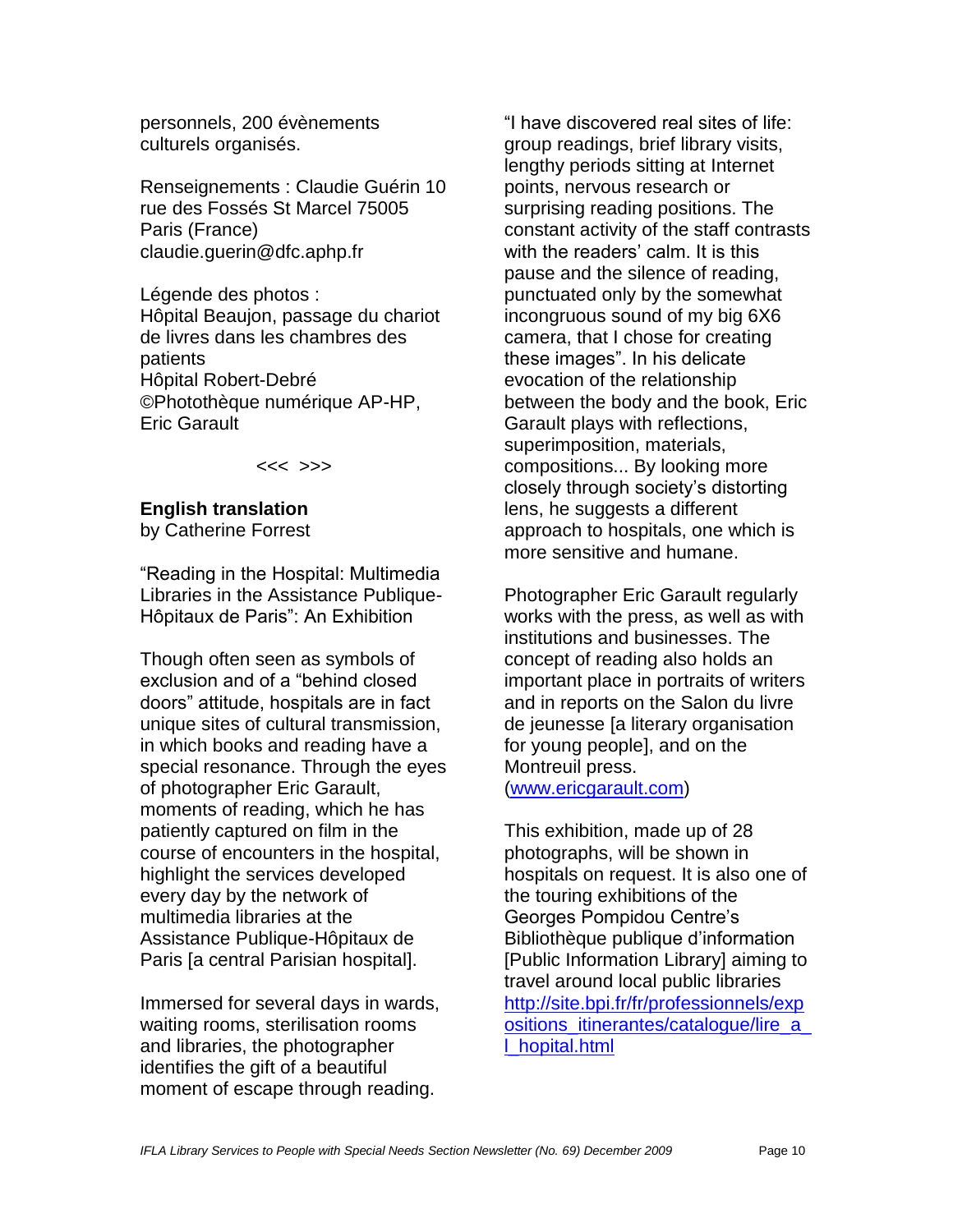A road-show of this exhibition in public libraries contributes to a campaign to raise awareness of the importance of reading in hospitals, in order to encourage projects and partnerships between cultural and health-related institutions.

The multimedia library network of Assistance publique-Hôpitaux de Paris, which commissioned the artist, has pursued a dynamic public reading policy for many years, supported by the Ministry of Culture. In 20 hospital groups, patients and staff can borrow books, magazines, CDs and films for free, and enjoy free access to the Internet. Real sites of life, creation and exchange, the libraries regularly organise literary and artistic meetings and in this way allow people to commence or continue a cultural activity in hospital, an essential factor in a humanisation of the hospital stay and care of the patient.

Key figures 2008: 345 170 documents available, 22 883 employees, 432 100 documents borrowed by patients and staff, 200 cultural events organised.

For more information contact: Claudie Guérin 10 Rue des Fossés St Marcel 75005 Paris (France) [claudie.guerin@dfc.aphp.fr](mailto:claudie.guerin@dfc.aphp.fr)

Photographs: Beaujon Hospital, the book trolley moving through the wards The Robert-Debré Hospital

#### oooOooo

#### **Book Review**

**Grandin, Temple.** *The way I see it: a personal look at Autism and Asperger's.* **Arlington, Texas: Future Horizons Inc., 2008. xxxi, 260 p**. (Dedicated to All Individuals in the Autism Spectrum.)

#### *Reviewed by Nancy Panella*

In her latest book, Temple Grandin, who has a high-functioning form of autism, provides an instructive and compelling account of autistic disorder, its affects on and challenges for the individual so diagnosed, and ways for the person"s family, friends, teachers and by extension, librarians - to help compensate for it. The book"s unstated premise is that, once autism is diagnosed and, more importantly, understood, ways can often be designed to enable the person with autism to learn, grow, and realize a better degree of socialization.

The book is a compilation of short papers Grandin previously wrote and published in autism journals. Written in what has been termed her "nononsense" style, she has organized the essays in chapters that include: the importance of early diagnosis and intervention; how adjustments in teaching can help; the sensory "overload" people with autism experience and the subsequent behavior they use to try to adapt for it; understanding nonverbal autism; and behavior issues and social functioning. There is a separate section on the place of medications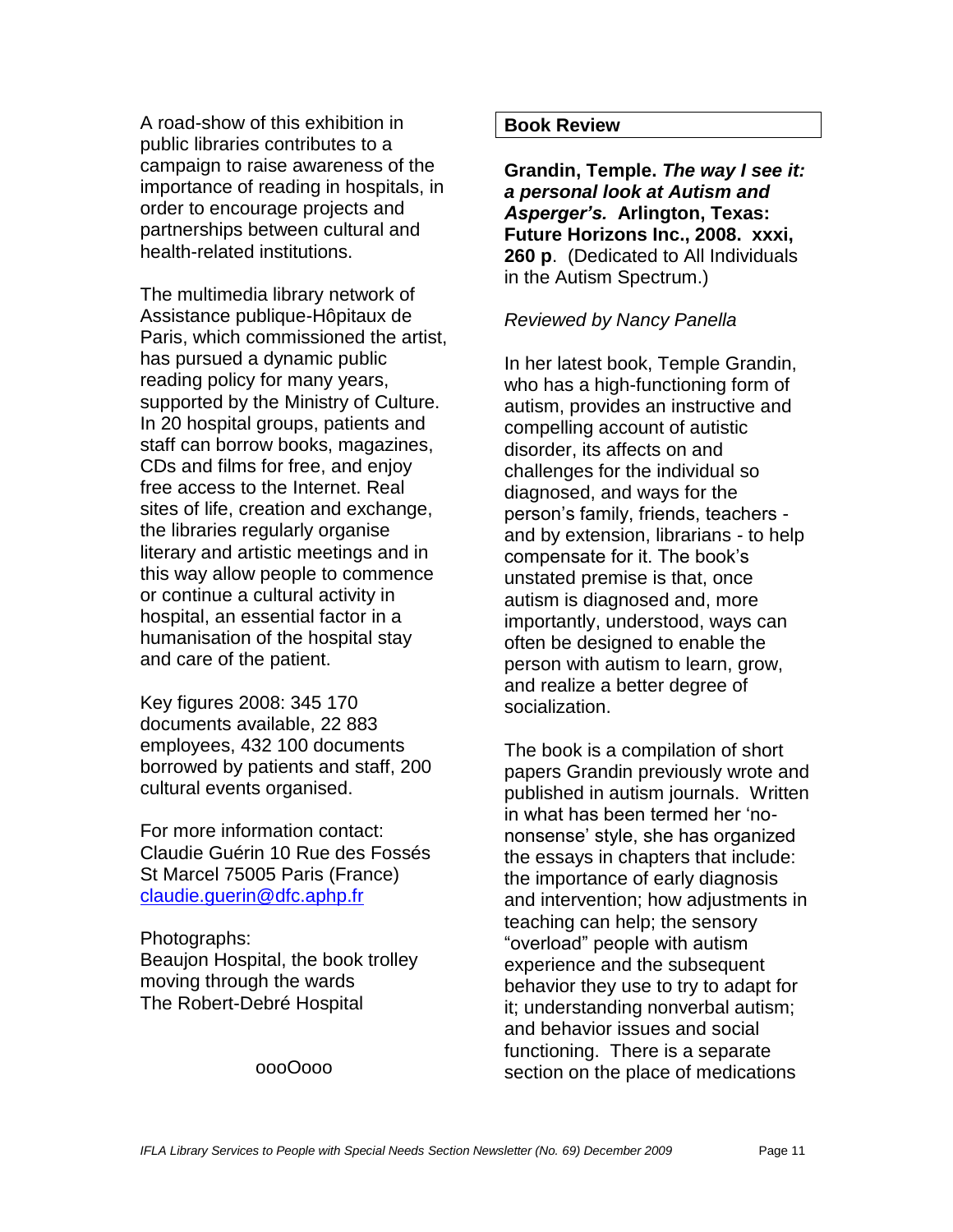and biomedical therapy in treating autism.

Because it is a series of independent essays of varying lengths, Grandin"s book can be read in pieces or sections. Regardless of length, each essay is highly informative; all provide unique insight into the challenges autism presents.

Autism is a developmental disorder estimated to affect 35 million people worldwide. It appears to be increasing globally, although it is unclear whether that statistical increase is due to better diagnostic tools or to an actual increase in occurrence.

It is neurologically-based and typically manifests itself in the early years of a child"s development. It adversely affects the brain in three major areas of functioning: social interaction; verbal and nonverbal communication; and behaviors/interests, which often are specific, consistent and repetitive.

Autism is now diagnosed on a spectrum (Autism Spectrum Disorder, or ASD) from severe to mild: those at the lower-functioning end of the spectrum may be nonverbal and profoundly unable to break out of their own world, and they may be diagnosed as having autism; those at the higherfunctioning end, e.g., those with Asperger"s Syndrome, can be extremely intelligent, with good verbal language and may be able to lead independent lives but may still be awkward in social interactions.

Throughout Grandin"s book, the diversity seen in people with ASD is emphasized: "Every person with autism is unique, with a different profile of strengths and challenges. No two individuals manifest the same characteristics in the same degree of severity".

Autism usually affects a person's ability to communicate, to form relationships with others, and to respond appropriately to the environment. Although people with autism have different symptoms and different degrees of deficits, they all share certain social, communication, motor and sensory problems that affect their behavior in predictable ways. Grandin describes her own struggle with communication" "I can remember the frustration of not being able to talk. I knew what I wanted to say, but I could not get the words out, so I would just scream."

Grandin further writes: "Children and adults with Autism Spectrum Disorders, be they mildly or severely challenged, have one or more of their senses affected to the extent that it interferes with their ability to learn and process information from the world around them. Often, the sense of hearing is the most affected, but vision, touch, taste, smell, balance (vestibular), and awareness of their body in space (proprioception) can all function abnormally in the person with autism."

Grandin, who earned a doctorate in animal science from the University of Illinois in 1989, was diagnosed with autism when she was three years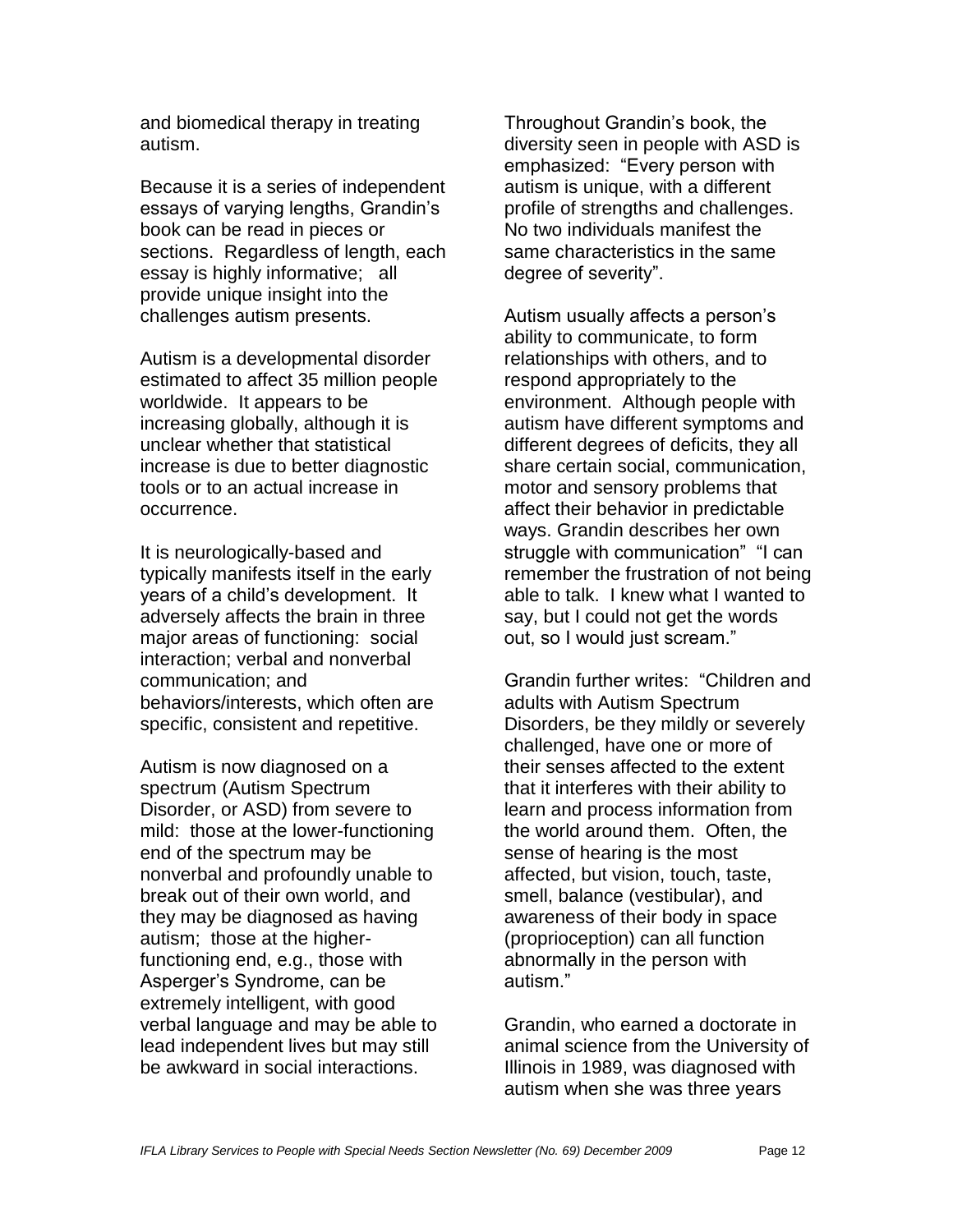old. She credits early supportive intervention with enabling her to begin talking in her early years (age four) and to progress in learning.

For the librarian, an understanding of how people with autism think and what causes them to behave in certain ways is central to being able to provide effective library materials and services. It is here that Grandin"s essays will prove extremely helpful, because they describe autism and its various challenges from the perspective of one who has dealt with them throughout her lifetime.

*The Way I See It* includes chapterspecific bibliographies and also a relatively detailed text index.

## **IFLA Journal Article**

## **The Library Services to People with Special Needs Section of IFLA: an historical overview**

This article, written by Nancy Panella, is published in IFLA Journal, 2009; **35**(3): 258-271

#### **Abstract**

The Library Services to People with Special Needs Section of IFLA was founded in 1931 as the Subcommittee on Hospital Libraries. It was the first sub-committee IFLA formed for a special user group, that is, hospitalized people who could not use external libraries. The young sub-committee soon saw, however, that due to a range of disabilities often secondary to the cause of hospitalization, some patients required special reading aids, for

example, sensory or mobility aids. Those needs also became evident among community members, confined or not. Wanting to address them, the sub-committee expanded its focus overtime to include people who, for whatever reason, could not use conventional libraries, materials and services. This paper traces the sub-committee's evolution from subcommittee, to committee, to subsection, and finally section that today promotes library resources and services for a broad range of special needs people. Its growth in part reflects the expansion of the Federation itself.

Keywords: Library Services to People with Special Needs Section, IFLA; hospital library services; patient library services; library services for disabled people; library services for disadvantaged people

IFLA Journal is available online at [http://www.ifla.org/publications/ifla](http://www.ifla.org/publications/ifla-journal)[journal](http://www.ifla.org/publications/ifla-journal)

#### **News**

## **Astrid Lindgren Memorial Award**

The Library Services to People with Special Needs Section has been nominated for the 2010 Astrid Lindgren Memorial Award! This award scheme seeks to promote the best in contemporary children's and young adult literature from all over the world. Candidates have been nominated by experts from many different countries and include authors, illustrators, oral storytellers and promoters of reading, working in various literary traditions and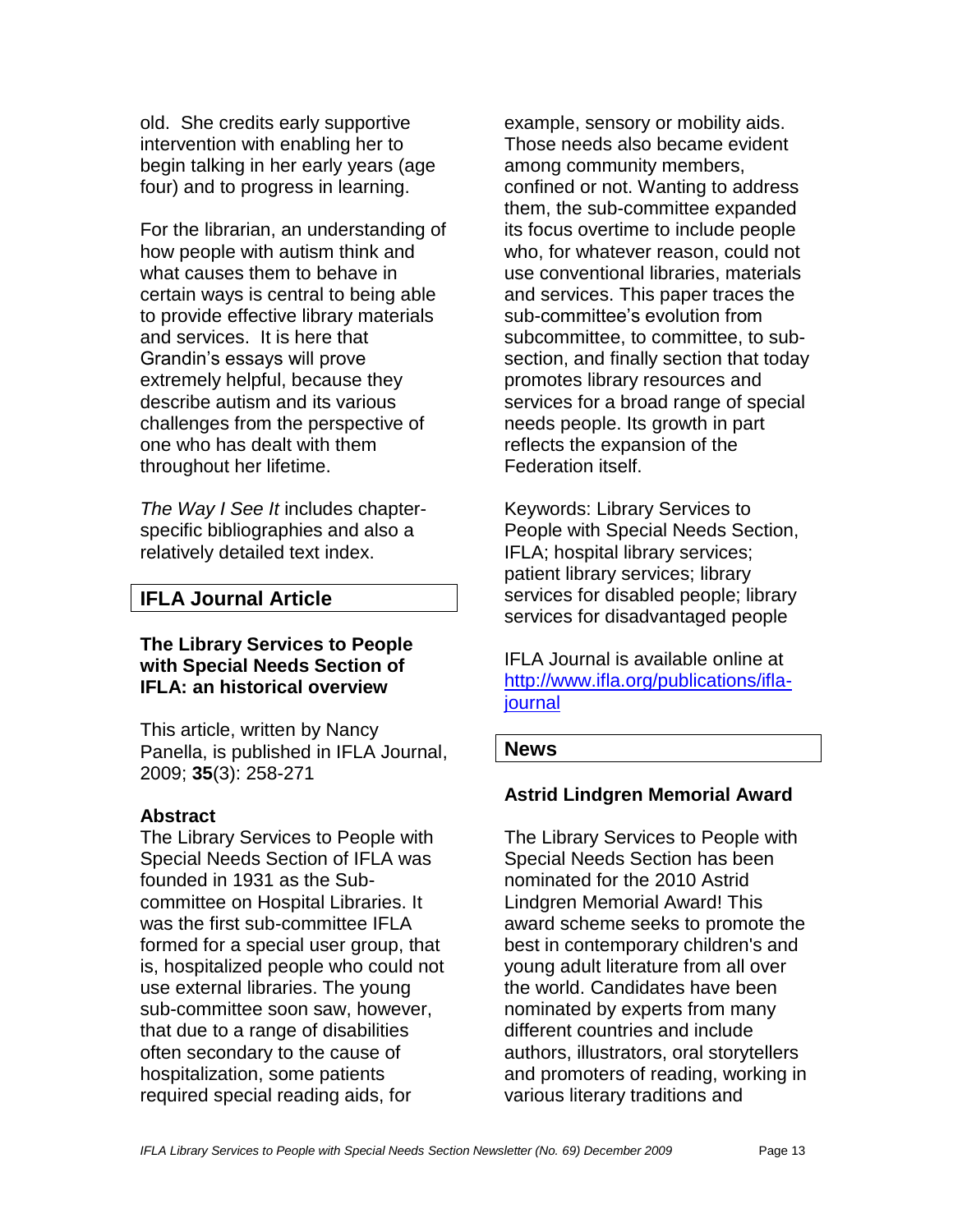languages. The LSN Section is listed under the name "Libraries for the Disadvantaged (IFLA)".

The winner(s) of the 2010 Astrid Lindgren Memorial Award will be announced at an event at the birthplace of Astrid Lindgren in Vimmerby, Sweden on March 24<sup>th</sup>. For further information, visit <http://www.alma.se/en/>

## **New Resources**

*Although the following new resources relate to specific US legislative mandates, they will also be of interest to people in other countries concerned with accessibility issues…* Vibeke Lehmann

## **New Video for Employers on Employment of Persons with Disabilities**

The US Justice Department has recently announced the release of a new video aimed at educating employers about the employment provisions of the Americans with Disabilities Act. *Ten Employment Myths: Information about the Americans with Disabilities Act* uses a question-and-answer format to express common misconceptions, fears and false assumptions that many employers have about employees with disabilities. The video refutes these unfounded myths, explains the ADA in common sense terms and highlights the advantages of hiring qualified persons with disabilities. "With more students with disabilities attending colleges and universities

than ever before, employers should update their thinking about this highly qualified labor pool. *Ten Employment Myths* will help employers understand how unfair it is when employees with disabilities are denied jobs because of employers' misconceptions and unfounded assumptions," said Thomas E. Perez, Assistant Attorney General for the Civil Rights Division.

This fully accessible seventeenminute video can be used for ADA training, as well as for presentation to local Chambers of Commerce, Rotary Clubs, merchants associations, and similar organizations. Single copies in DVD format can be ordered through the toll-free ADA Information Line at 800-514-0301 (voice) or 800-514- 0383 (TTY). An online streaming version will be available soon on the ADA Web site at http://www.ada.gov/

The new video is a companion to *Ten Small Business Mistakes*, which is also available at the ADA website. It dispels common misunderstandings that many small businesses have about title III of the ADA. Both videos were produced for the Justice Department's ADA Technical Assistance Program.

In the United States, the ADA guarantees individuals with disabilities equal access to employment, state and local government services [including libraries], and services that businesses provide to the public.

Source: US Department of Justice press release  $30<sup>th</sup>$  Oct 2009.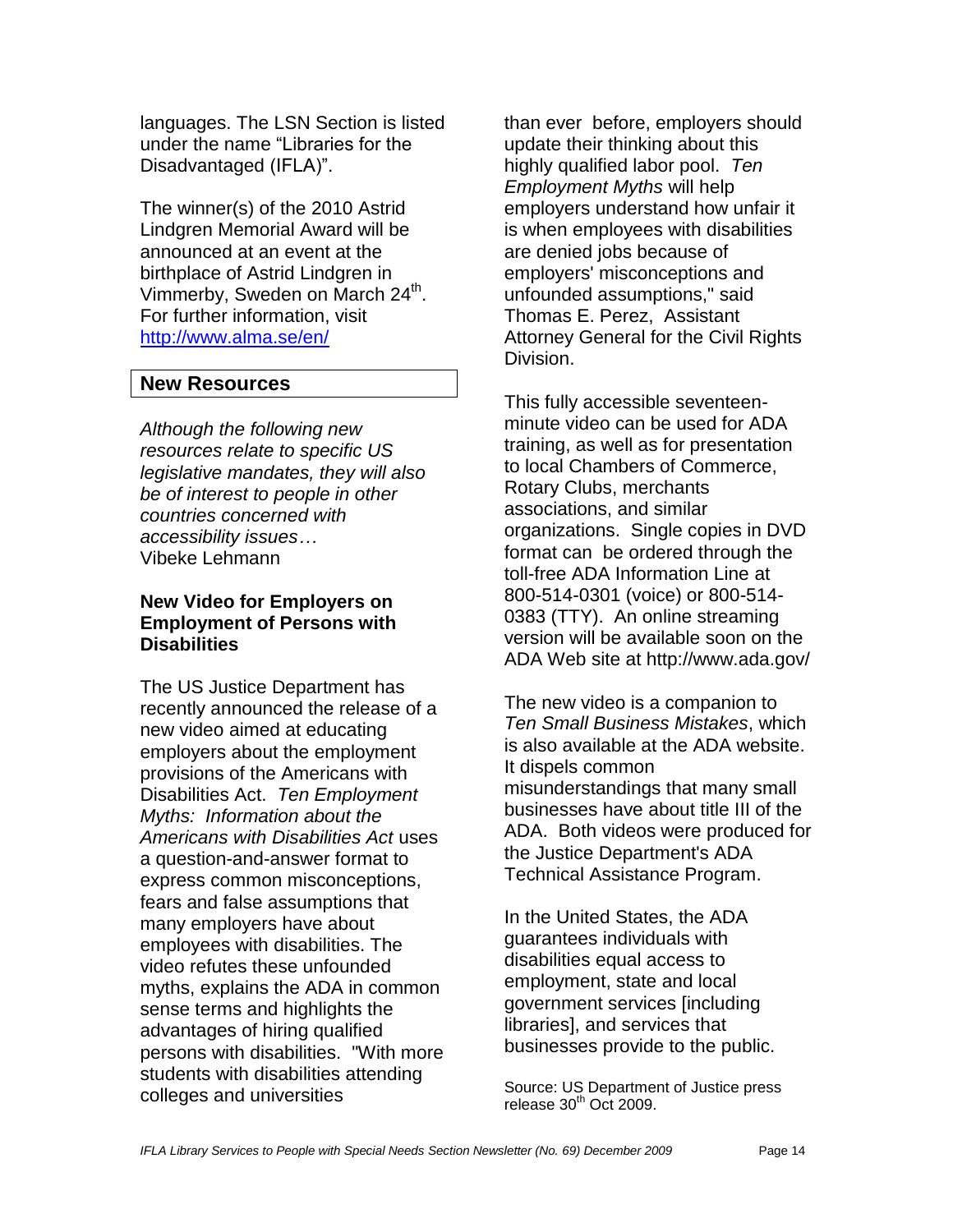## **Library Services to People with Special Needs Section Standing Committee 2009/10**

## **Chair and Treasurer**

Tone Eli Moseid Norwegian Archive, Library and Museum Authority Box 8145 Dep., N-0033 Oslo **Norway** [Tone.Moseid@abm-utvikling.no](mailto:Tone.Moseid@abm-utvikling.no)

## **Secretary**

Helle Arendrup Mortensen Lyngby-Taarbaek Kommunes Biblioteker Lyngby Hovedgade 28 2800 Kgs Lyngby, Denmark [hmo@ltk.dk](mailto:hmo@ltk.dk)

## **Newsletter Editor/Information Officer**

Margaret E.S. Forrest HSS Liaison, Edinburgh University Library, George Square, Edinburgh, EH8 9LJ. Scotland. UK [margaret.forrest@ed.ac.uk](mailto:margaret.forrest@ed.ac.uk)

## **Members**

Maria Angela Barlotti Provincia de Ravenna, Servizio Biblioteche Garatoni, 6 48100 Ravenna, Italy [abarlotti@mail.provincia.ra.it](mailto:abarlotti@mail.provincia.ra.it)

Corinne de Munain, Ministère de la Culture et de la Communication 182 Rue St. Honoré 75033 Paris Cedex 1, France [Corinne.de-munain@culture.gouv.fr](mailto:Corinne.de-murain@culture.gouv.fr) Ramatoulaye Fofana- Sevestre Bibliothèque Publique d"Information 25, rue de Renard 75197 Paris Cedex 04 France [fofana@bpi.fr](mailto:fofana@bpi.fr)

Dunja Marija Gabriel CLA, National and University Library Hrvatske Bratske Zajednice 4 10 000 Zagreb **Croatia** [dgabriel@nsk.hr](mailto:dgabriel@nsk.hr)

Elke Greifeneder Institut für Bibliotheks- und Informationswissenschaft Humboldt-Universität zu Berlin [greifeneder@ibi.hu-berlin.de](mailto:greifeneder@ibi.hu-berlin.de)

Claudie Guerin Hopitaux de Paris 10 rue des Fosses St. Marcel 75005 Paris, France claudie.guerin@dfc.aphp.fr

Yu Kikuchi Japan Hospital Patients" Library Association 2227-1 Okura, Machida-shi 195-0062 Tokyo, Japan [libraryp@mse.biglobe.ne.jp](mailto:libraryp@mse.biglobe.ne.jp)

Youngsook Lee\* National Library of Korea San 60-1, Banpo-dong, Secho-gu Seoul 137-702 Republic of Korea [ysooklee@nl.go.kr](mailto:ysooklee@nl.go.kr)